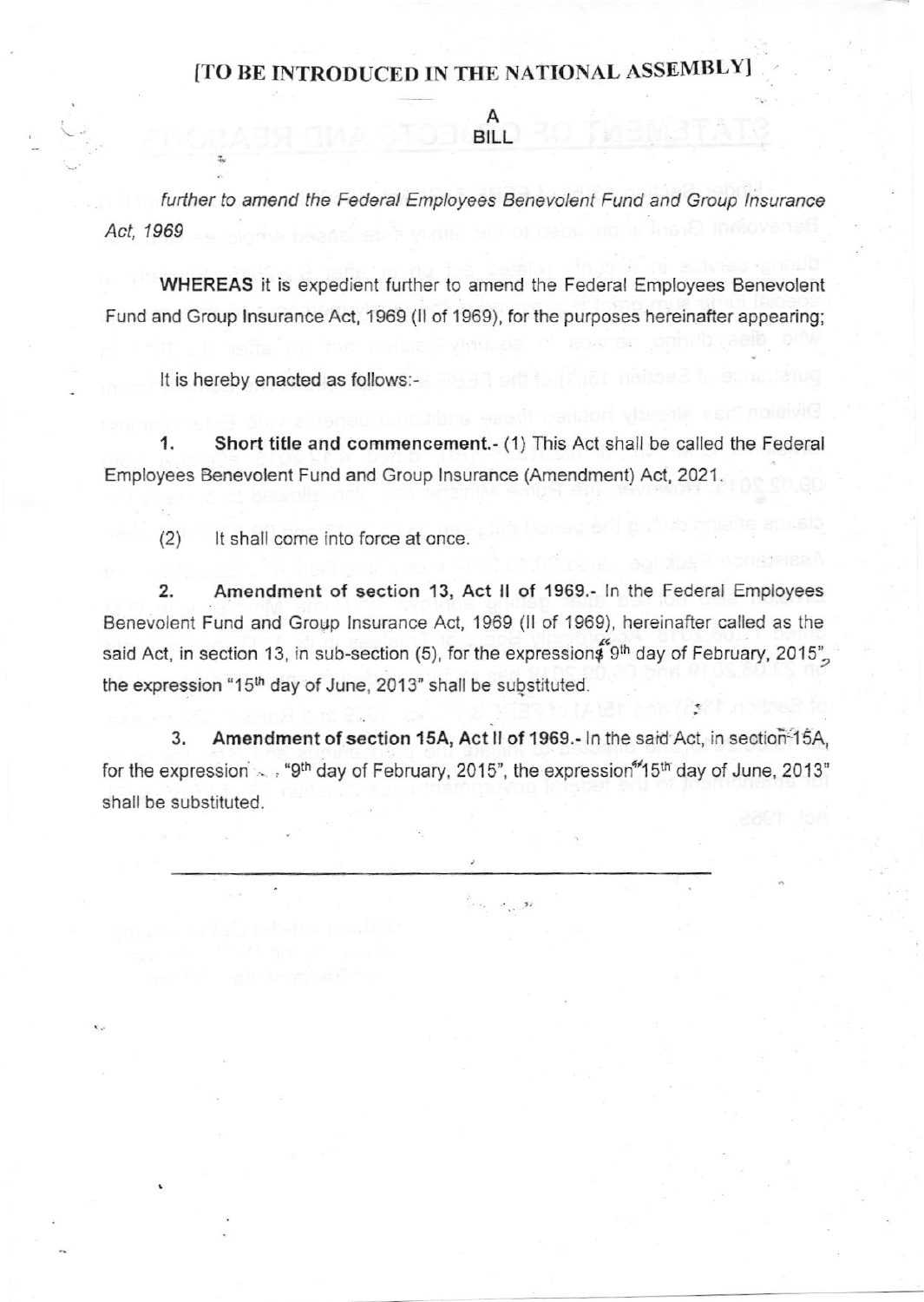## STATEMENT OF OBJECTS AND REASONS

Under Section 13(5) of FEBF & GI Act, 1969, an additional monthly Benevolent Grant is provided to the family if deceased employee who dies during service in security related act on or after 9.2.2015. Similarly, a special lump sum grant is provided to the family members of an employee who dies during service in security related act on after 9.2.2015 in pursuance of Section 15(A) of the FEBF & GI Act, 1969. The Establishment Division has already notified these additional benefits vide Establishment Division's O.M No. 8/10/2013-E-2(Pt), dated 4.12.2015 effective from 09.02.9015. However, the Prime Minister has also allowed to process the claims arising during the period between 15.06.2013 and 09.02.2015 as the Assistance Package dated 20.10.2014 was in the field. The Establishment Division also notified after getting approval of Prime Minister vide O.M. dated 11.06.2018. Accordingly Board of Trustees in its 111<sup>th</sup> meeting held on 22.08.2019 and 05.09.2019 has recommended to amend effective date of Section 13(5) and 15(A) of FEBF & GI Act, 1969 and Rules; 1972 to read as 15.06.2013.and directed to initiate the proceedings ahd refer the'case for amendment to the federal government under Section 23 of FEBF & Gl Act, 1969.

> (Zaheer ud-din Babar Awan) Advisor to the Prime Minister on Parliamentary Affa\rs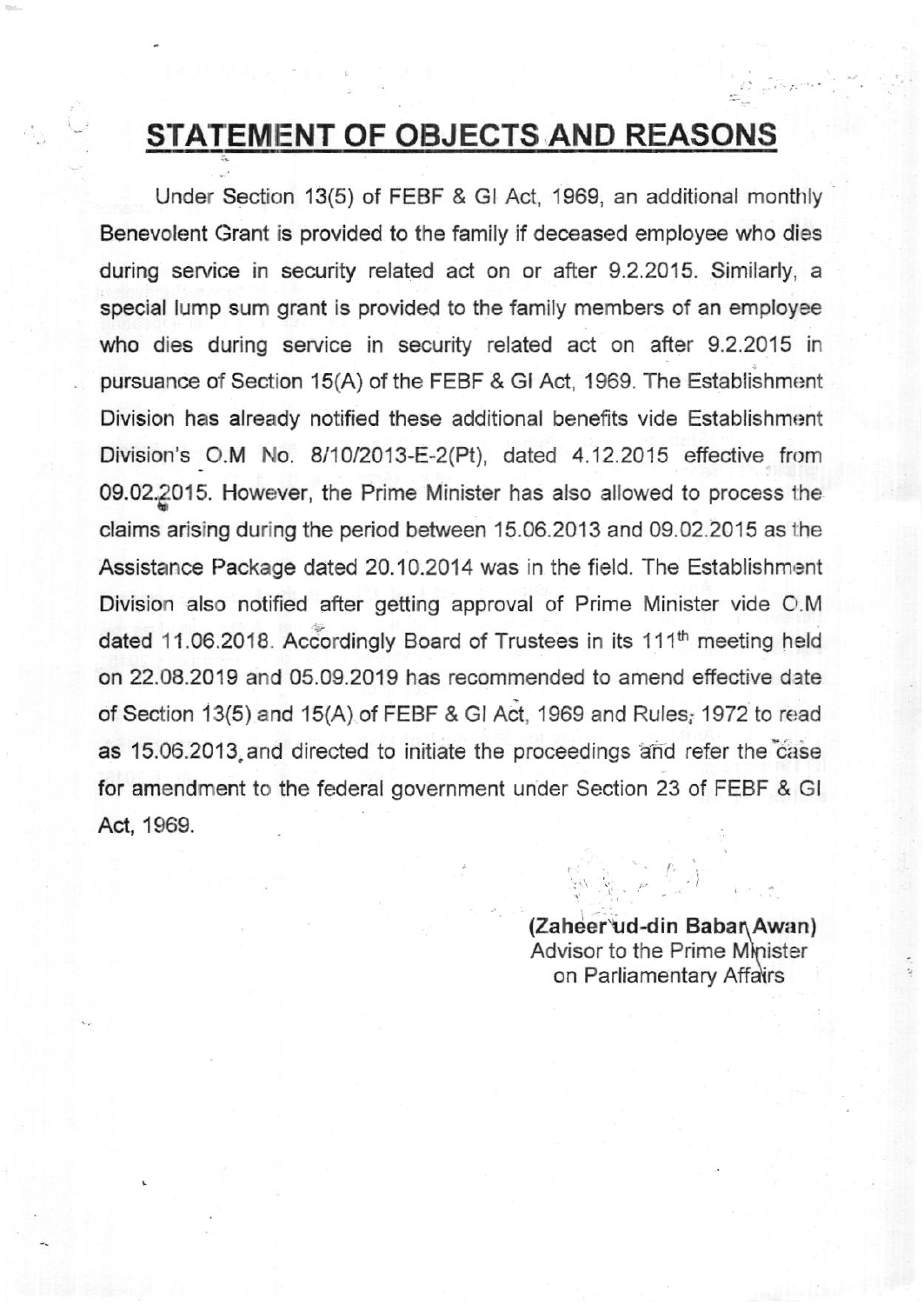[قومی اسمبلی میں پیش کر دہ صورت میں ] مسیحہ میں<br>ا

وفاقى ملازيين بينوويلنٹ فنڈ اورگروپ انشورنس ايکٹ کو

ويدريم كرسان كانال المستنبي المتعادلات

ہرگاہ کہ بیقرین مصلحت ہے کہ بعد ازیں رونما ہونے والی اغراض کے لیئے وفاقی ملاز مین بینود یکنٹ فنڈ اور گروپ انشورنس اليكث،١٩٦٩ (٢ بابت ١٩٦٩م) ميں مزيد ترميم كى جانچ : يہ است اللہ اللہ اللہ اللہ اللہ اللہ اللہ <u>Kajiwiki Ka</u>ndar بذريعه بذاحب ذيل قانون وشع كيا كيا ہے:۔ ا مستخ<mark>ضرعنوان اورآغاز نفاذ: \_</mark> (ا) سے ایک دفاتی بلازمین بینود بادید فنڈ اور گروپ انشونس (ترمیمی) ایکٹ،۲۰۲۱ءکےنام سےموسوم ہوگا۔ . (٢) يذفى الفورنافذ العمل ہوگا۔ م \_\_\_\_ <u>ال**یک می ایت ۱۹۶۹ء کی ، دفعه ۱۳ کی ترمیم :** \_\_\_\_\_\_\_ دفاتی ملازمین بینود یلنٹ فنڈ اور گروپ انشورنس</u> ا یکٹ ۱۹۲۹ء(۲بابت ۱۹۲۹ء) میں، بعدازیں جس کا حوالہ مذکورہ ایکٹ کے طور پر دیا گیا ہے، کی دفعہ ۱۳ میں، ذیلی دفعہ(۵) میں،عبارت ''افروری 6ام میں کوعبارت'' ۱۵؍جون،۱۳ میں سے تبدیل کردیاجاتے گا۔ میں جب کے میں ایک کارون کے ایک میں ا سل \_ <mark>ایکٹ میل ہت1949ء کی ،وفعہ ۱۵الف کی ترمیم : \_</mark> \_ \_ \_ \_ مذکورہ ایکٹ میں ، دفعہ ۱۵ الف میں ، عبارت بهجو ورى،١٥ ٢٠ كوعبارت "١٥ جون،١٣ ٢٠ كم سيتبديل كروياجاستة كالية المستخدمة المستخدمة المستخدمة